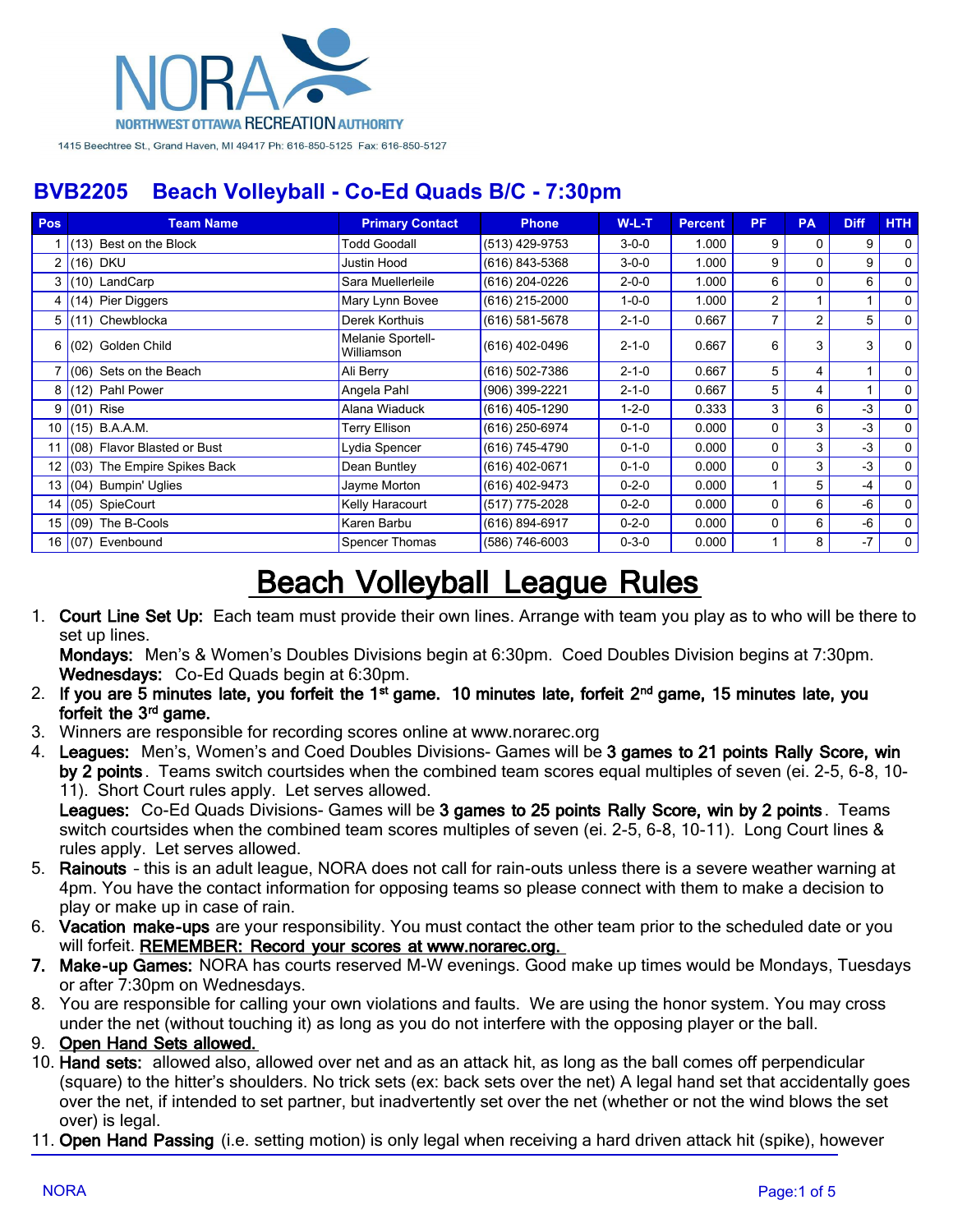

never when receiving a serve.

12. **Co-Ed games** – it is a courtesy for a male to serve to a male, however, it is not mandatory.

# **Basic Beach Volleyball Rules**

#### **USA Beach Volleyball Rules apply with some exceptions.**

- 1. **Service area:** Anywhere behind the back line.
- 2. **Let Serves:** Let serves allowed in all divisions. Let serves mean that the ball can hit the net and go over and still be considered good.
- 3. **Attack Fault:** No open hand tips or dinks directing the ball with fingers.
- 4. **Hand Sets:** You may decide with other team if you want to allow hand sets.
- 5. **Blocking:** Doubles: A blocking contact **is counted as a team hit**. The blocking team will have only two more hits after a blocking contact. QUAD Wednesdays: A block **does not** count as a hit.
- 6. **Center Line:** Player can go under the net as long as he/she does not interfere with opposing team.
- 7. **Poles act as antennas** ball must pass between them to be playable.
- 8. Player cannot go into an adjacent court to play the ball.
- 9. Cannot block a set (unless it breaks the plane of the net).
- 10. If a ball contacts or makes the court line bounce or move, the ball is in.
- 11. Contact with the net results in side out or point.
- 12. Cannot step on or under court lines when serving.

#### 2022 Things to Note:

Supervisor on Site – Players let Site Supervisor know the score after their match. Record scores as number of games won/lost (ex. 3-0, not 75-0) Email Chris Van Hekken ([vanhekkenc@norarec.org](mailto:vanhekkenc@norarec.org)) if you need help recording scores.

Lines – each team must provide their own lines for the courts. Please communicate ahead of time with the opposing team who is setting up the lines.

13. **Hard Driven Ball:** Defensive action includes the ball can be held momentarily overhand with the fingers.

14. If player decides/intends to employ finger action, as in the cases of off-speed hit defense or setting, the action must be "clean."

15. Be as honest as possible, regardless of what opponents are doing. Remember this is a Recreation League. HAVE FUN.

When in doubt of a call, just have a replay.

Revised 2022

### **Game Schedule**

|                |             |                                                                      |                   |                  | <b>Score</b> |          |             |               |
|----------------|-------------|----------------------------------------------------------------------|-------------------|------------------|--------------|----------|-------------|---------------|
| <b>Date</b>    | <b>Time</b> | <b>Location</b>                                                      | <b>Home Team</b>  | <b>Away Team</b> | н.           |          | <b>Type</b> | <b>Status</b> |
| Wed 06/08/2022 | 7:30 PM     | Court #01 @ Grand Haven State Park Beach<br><b>Volleyball Courts</b> | $(01)$ Rise       | (16) DKU         |              |          | 3 RS        |               |
|                | 7:30 PM     | Court #02 @ Grand Haven State Park Beach<br><b>Volleyball Courts</b> | (02) Golden Child | $(15)$ B.A.A.M.  |              | $\Omega$ | <b>RS</b>   |               |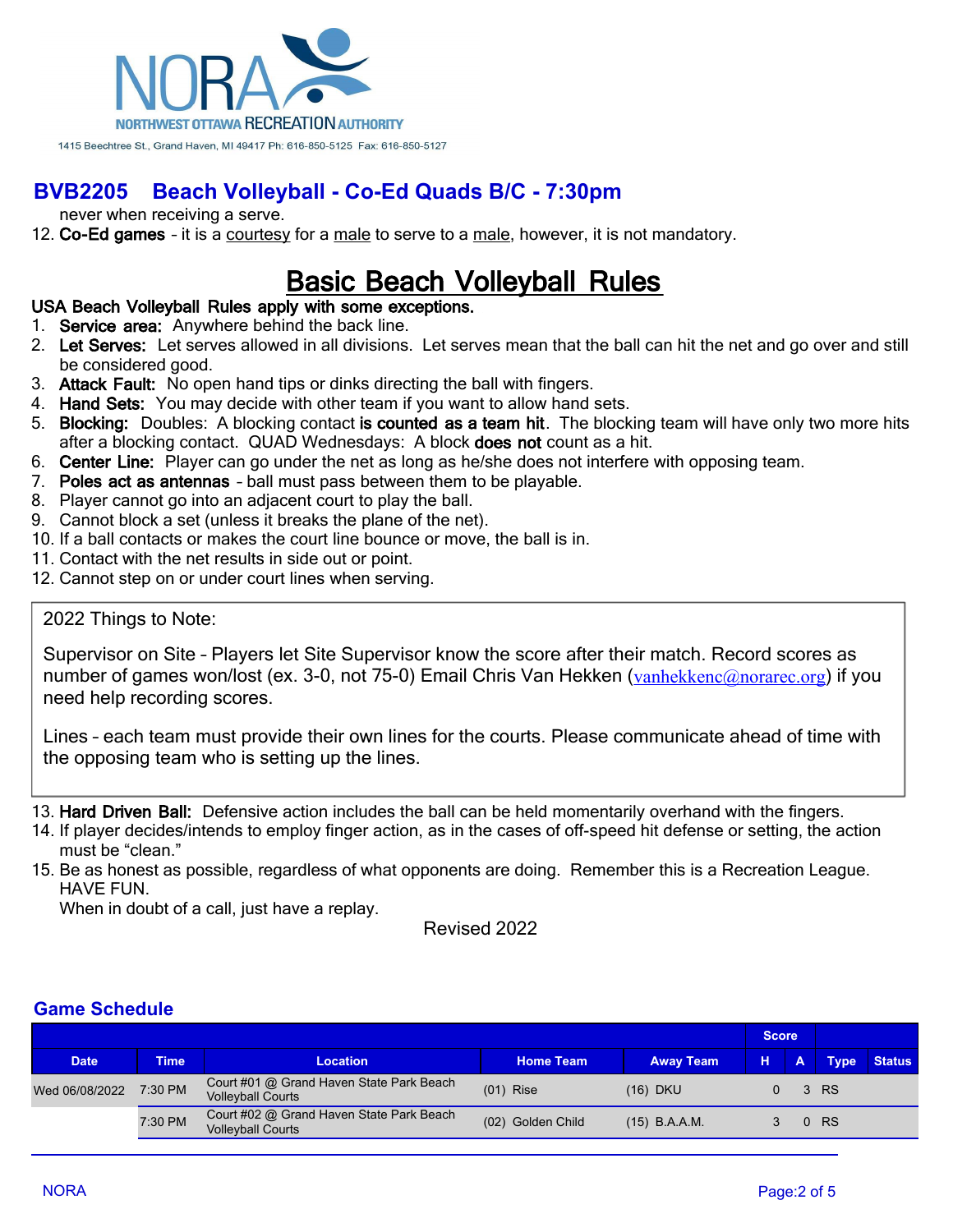

### **Game Schedule**

|                |             |                                                                      |                                       |                                    | <b>Score</b>   |             |             |               |
|----------------|-------------|----------------------------------------------------------------------|---------------------------------------|------------------------------------|----------------|-------------|-------------|---------------|
| <b>Date</b>    | <b>Time</b> | Location                                                             | <b>Home Team</b>                      | <b>Away Team</b>                   | н.             | A           | <b>Type</b> | <b>Status</b> |
|                | 7:30 PM     | Court #03 @ Grand Haven State Park Beach<br><b>Volleyball Courts</b> | (03) The Empire Spikes<br><b>Back</b> | (14) Pier Diggers                  |                |             | <b>RS</b>   |               |
|                | 7:30 PM     | Court #04 @ Grand Haven State Park Beach<br><b>Volleyball Courts</b> | (04) Bumpin' Uglies                   | (13) Best on the<br><b>Block</b>   | 0              | 3           | <b>RS</b>   |               |
|                | 7:30 PM     | Court #05 @ Grand Haven State Park Beach<br><b>Volleyball Courts</b> | (05) SpieCourt                        | (12) Pahl Power                    | 0              |             | 3 RS        |               |
|                | 7:30 PM     | Court #06 @ Grand Haven State Park Beach<br><b>Volleyball Courts</b> | (06) Sets on the Beach                | (11) Chewblocka                    | $\overline{2}$ |             | 1 RS        |               |
|                | 7:30 PM     | Court #07 @ Grand Haven State Park Beach<br><b>Volleyball Courts</b> | (07) Evenbound                        | (10) LandCarp                      | 0              | 3           | <b>RS</b>   |               |
|                | 7:30 PM     | Court #08 @ Grand Haven State Park Beach<br><b>Volleyball Courts</b> | (08) Flavor Blasted or<br>Bust        | (09) The B-Cools                   |                |             | <b>RS</b>   |               |
|                |             |                                                                      |                                       |                                    |                |             |             |               |
| Wed 06/15/2022 | 7:30 PM     | Court #01 @ Grand Haven State Park Beach<br><b>Volleyball Courts</b> | $(01)$ Rise                           | (02) Golden Child                  | 0              | 3           | RS          |               |
|                | 7:30 PM     | Court #02 @ Grand Haven State Park Beach<br><b>Volleyball Courts</b> | (16) DKU                              | (09) The B-Cools                   | 3              |             | $0$ RS      |               |
|                | 7:30 PM     | Court #03 @ Grand Haven State Park Beach<br><b>Volleyball Courts</b> | (10) LandCarp                         | (08) Flavor Blasted<br>or Bust     |                |             | <b>RS</b>   |               |
|                | 7:30 PM     | Court #04 @ Grand Haven State Park Beach<br><b>Volleyball Courts</b> | (11) Chewblocka                       | (07) Evenbound                     | 3              |             | 0 RS        |               |
|                | 7:30 PM     | Court #05 @ Grand Haven State Park Beach<br><b>Volleyball Courts</b> | (12) Pahl Power                       | (06) Sets on the<br>Beach          | 0              |             | 3 RS        |               |
|                | 7:30 PM     | Court #06 @ Grand Haven State Park Beach<br><b>Volleyball Courts</b> | (13) Best on the Block                | (05) SpieCourt                     | 3              |             | 0 RS        |               |
|                | 7:30 PM     | Court #07 @ Grand Haven State Park Beach<br><b>Volleyball Courts</b> | (14) Pier Diggers                     | (04) Bumpin' Uglies                | 2              | $\mathbf 1$ | <b>RS</b>   |               |
|                | 7:30 PM     | Court #08 @ Grand Haven State Park Beach<br><b>Volleyball Courts</b> | (15) B.A.A.M.                         | (03) The Empire<br>Spikes Back     |                |             | <b>RS</b>   |               |
|                |             |                                                                      |                                       |                                    |                |             |             |               |
| Wed 06/22/2022 | 7:30 PM     | Court #01 @ Grand Haven State Park Beach<br><b>Volleyball Courts</b> | (08) Flavor Blasted or<br><b>Bust</b> | (11) Chewblocka                    | 0              |             | 3 RS        |               |
|                | 7:30 PM     | Court #02 @ Grand Haven State Park Beach<br><b>Volleyball Courts</b> | (09) The B-Cools                      | (10) LandCarp                      | $\mathbf 0$    | 3           | <b>RS</b>   |               |
|                | 7:30 PM     | Court #03 @ Grand Haven State Park Beach<br><b>Volleyball Courts</b> | (02) Golden Child                     | (16) DKU                           | 0              | 3           | <b>RS</b>   |               |
|                | 7:30 PM     | Court #04 @ Grand Haven State Park Beach<br><b>Volleyball Courts</b> | (03) The Empire Spikes<br><b>Back</b> | $(01)$ Rise                        | $\mathbf 0$    |             | 3 RS        |               |
|                | 7:30 PM     | Court #05 @ Grand Haven State Park Beach<br><b>Volleyball Courts</b> | (04) Bumpin' Uglies                   | (15) B.A.A.M.                      |                |             | <b>RS</b>   |               |
|                | 7:30 PM     | Court #06 @ Grand Haven State Park Beach<br><b>Volleyball Courts</b> | (05) SpieCourt                        | (14) Pier Diggers                  |                |             | <b>RS</b>   |               |
|                | 7:30 PM     | Court #07 @ Grand Haven State Park Beach<br><b>Volleyball Courts</b> | (06) Sets on the Beach                | $(13)$ Best on the<br><b>Block</b> | $\mathbf 0$    | 3           | <b>RS</b>   |               |
|                | 7:30 PM     | Court #08 @ Grand Haven State Park Beach<br><b>Volleyball Courts</b> | (07) Evenbound                        | (12) Pahl Power                    | 1              |             | 2 RS        |               |
|                |             |                                                                      |                                       |                                    |                |             |             |               |
| Wed 06/29/2022 | 7:30 PM     | Court #01 @ Grand Haven State Park Beach<br><b>Volleyball Courts</b> | (15) B.A.A.M.                         | (05) SpieCourt                     |                |             | <b>RS</b>   |               |
|                |             |                                                                      |                                       |                                    |                |             |             |               |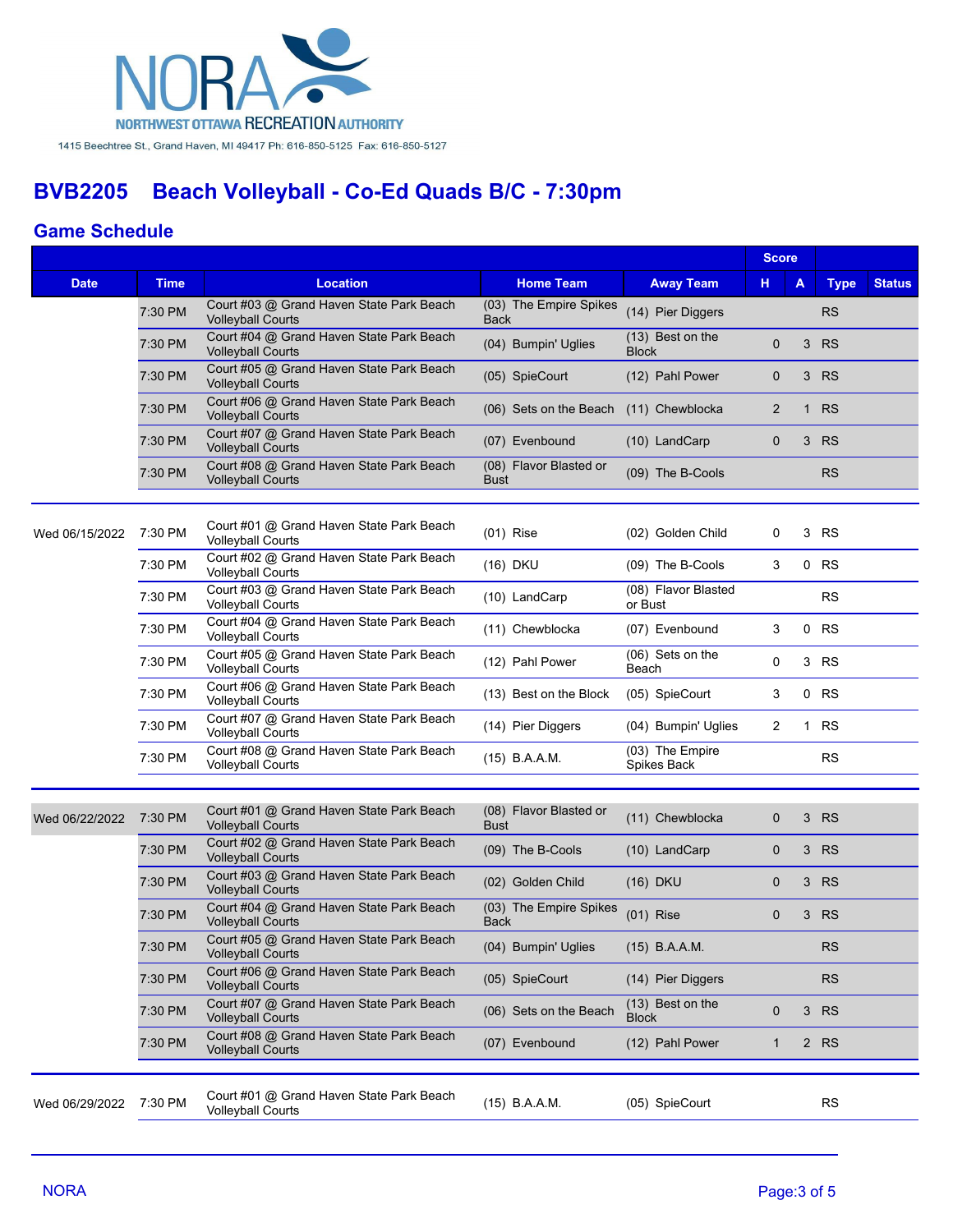

### **Game Schedule**

|                |             |                                                                      |                                       |                                  | <b>Score</b> |             |               |  |
|----------------|-------------|----------------------------------------------------------------------|---------------------------------------|----------------------------------|--------------|-------------|---------------|--|
| <b>Date</b>    | <b>Time</b> | <b>Location</b>                                                      | <b>Home Team</b>                      | <b>Away Team</b>                 | н.<br>А      | <b>Type</b> | <b>Status</b> |  |
|                | 7:30 PM     | Court #02 @ Grand Haven State Park Beach<br><b>Volleyball Courts</b> | $(01)$ Rise                           | (04) Bumpin' Uglies              |              | <b>RS</b>   |               |  |
|                | 7:30 PM     | Court #03 @ Grand Haven State Park Beach<br><b>Volleyball Courts</b> | (02) Golden Child                     | (03) The Empire<br>Spikes Back   |              | <b>RS</b>   |               |  |
|                | 7:30 PM     | Court #04 @ Grand Haven State Park Beach<br><b>Volleyball Courts</b> | (16) DKU                              | (10) LandCarp                    |              | <b>RS</b>   |               |  |
|                | 7:30 PM     | Court #05 @ Grand Haven State Park Beach<br><b>Volleyball Courts</b> | (11) Chewblocka                       | (09) The B-Cools                 |              | <b>RS</b>   |               |  |
|                | 7:30 PM     | Court #06 @ Grand Haven State Park Beach<br><b>Volleyball Courts</b> | (12) Pahl Power                       | (08) Flavor Blasted<br>or Bust   |              | <b>RS</b>   |               |  |
|                | 7:30 PM     | Court #07 @ Grand Haven State Park Beach<br><b>Volleyball Courts</b> | (13) Best on the Block                | (07) Evenbound                   |              | <b>RS</b>   |               |  |
|                | 7:30 PM     | Court #08 @ Grand Haven State Park Beach<br>Volleyball Courts        | (14) Pier Diggers                     | (06) Sets on the<br>Beach        |              | <b>RS</b>   |               |  |
|                |             |                                                                      |                                       |                                  |              |             |               |  |
| Wed 07/06/2022 | 7:30 PM     | Court #01 @ Grand Haven State Park Beach<br><b>Volleyball Courts</b> | (07) Evenbound                        | (14) Pier Diggers                |              | <b>RS</b>   |               |  |
|                | 7:30 PM     | Court #02 @ Grand Haven State Park Beach<br><b>Volleyball Courts</b> | (08) Flavor Blasted or<br><b>Bust</b> | (13) Best on the<br><b>Block</b> |              | <b>RS</b>   |               |  |
|                | 7:30 PM     | Court #03 @ Grand Haven State Park Beach<br><b>Volleyball Courts</b> | (09) The B-Cools                      | (12) Pahl Power                  |              | <b>RS</b>   |               |  |
|                | 7:30 PM     | Court #04 @ Grand Haven State Park Beach<br><b>Volleyball Courts</b> | (10) LandCarp                         | (11) Chewblocka                  |              | <b>RS</b>   |               |  |
|                | 7:30 PM     | Court #05 @ Grand Haven State Park Beach<br><b>Volleyball Courts</b> | (03) The Empire Spikes<br><b>Back</b> | (16) DKU                         |              | <b>RS</b>   |               |  |
|                | 7:30 PM     | Court #06 @ Grand Haven State Park Beach<br><b>Volleyball Courts</b> | (04) Bumpin' Uglies                   | (02) Golden Child                |              | <b>RS</b>   |               |  |
|                | 7:30 PM     | Court #07 @ Grand Haven State Park Beach<br><b>Volleyball Courts</b> | (05) SpieCourt                        | $(01)$ Rise                      |              | <b>RS</b>   |               |  |
|                | 7:30 PM     | Court #08 @ Grand Haven State Park Beach<br><b>Volleyball Courts</b> | (06) Sets on the Beach (15) B.A.A.M.  |                                  |              | <b>RS</b>   |               |  |
|                |             |                                                                      |                                       |                                  |              |             |               |  |
| Wed 07/13/2022 | 7:30 PM     | Court #01 @ Grand Haven State Park Beach<br><b>Volleyball Courts</b> | (14) Pier Diggers                     | (08) Flavor Blasted<br>or Bust   |              | <b>RS</b>   |               |  |
|                | 7:30 PM     | Court #02 @ Grand Haven State Park Beach<br><b>Volleyball Courts</b> | $(15)$ B.A.A.M.                       | (07) Evenbound                   |              | <b>RS</b>   |               |  |
|                | 7:30 PM     | Court #03 @ Grand Haven State Park Beach<br><b>Volleyball Courts</b> | $(01)$ Rise                           | (06) Sets on the<br>Beach        |              | <b>RS</b>   |               |  |
|                | 7:30 PM     | Court #04 @ Grand Haven State Park Beach<br><b>Volleyball Courts</b> | (02) Golden Child                     | (05) SpieCourt                   |              | <b>RS</b>   |               |  |
|                | 7:30 PM     | Court #05 @ Grand Haven State Park Beach<br><b>Volleyball Courts</b> | (03) The Empire Spikes<br>Back        | (04) Bumpin' Uglies              |              | <b>RS</b>   |               |  |
|                | 7:30 PM     | Court #06 @ Grand Haven State Park Beach<br><b>Volleyball Courts</b> | (16) DKU                              | (11) Chewblocka                  |              | <b>RS</b>   |               |  |
|                | 7:30 PM     | Court #07 @ Grand Haven State Park Beach<br><b>Volleyball Courts</b> | (12) Pahl Power                       | (10) LandCarp                    |              | <b>RS</b>   |               |  |
|                | 7:30 PM     | Court #08 @ Grand Haven State Park Beach<br><b>Volleyball Courts</b> | (13) Best on the Block                | (09) The B-Cools                 |              | <b>RS</b>   |               |  |